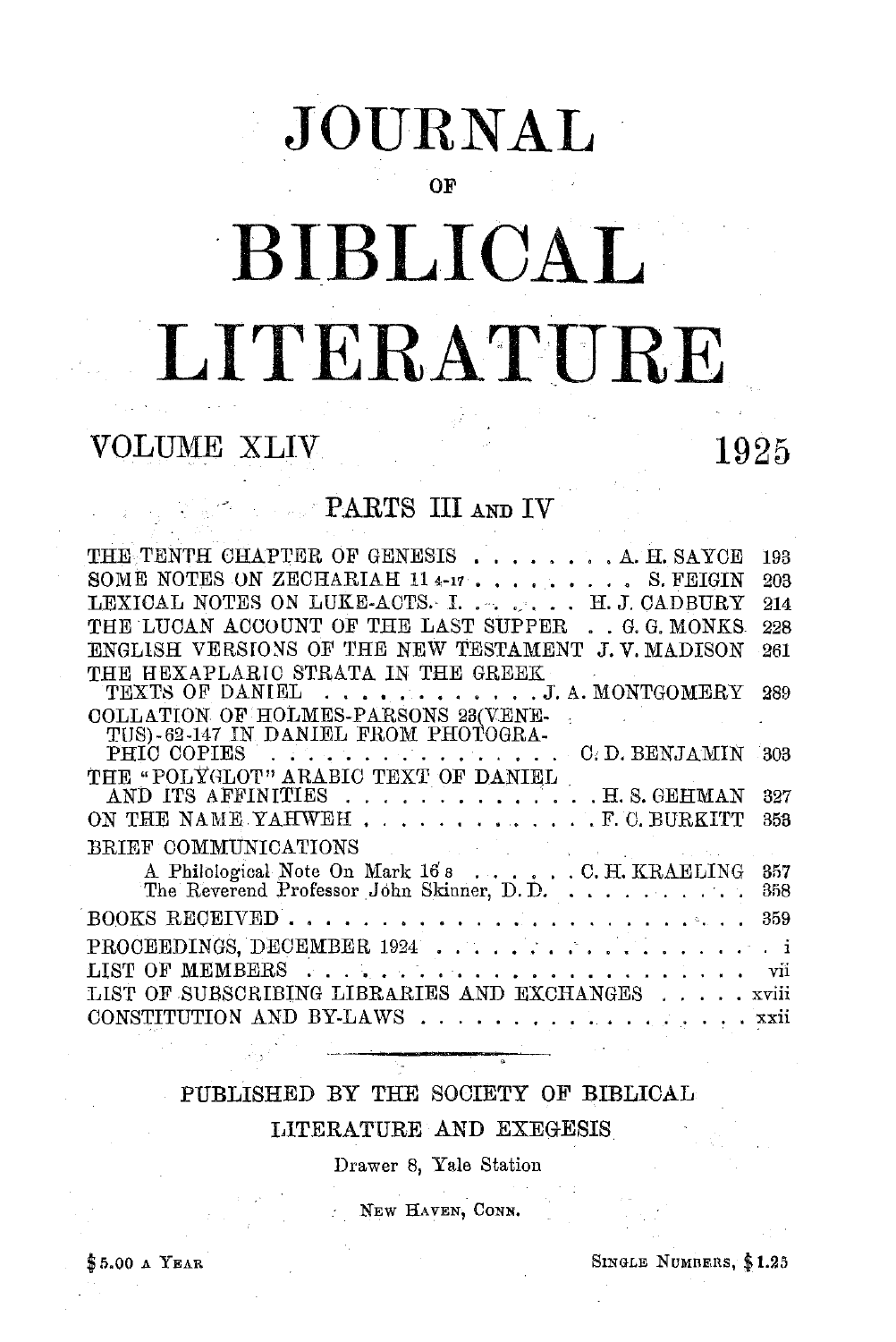#### LEXICAL NOTES ON LUKE-ACTS. I.

#### HENRY J. OADBURY HARVARD UNIVERSITY

THERE can be no doubt that the present time is ail auspicious one in the history of New Testament lexicography. Five Greek dictionaries of importance are in process There is Walter Bauer's greatly enriched edition of  $\dagger$  Preuschen's Wörterbuch zu den Schriften des N.T. (Giessen, 1925-), which in its explicit references both to ancient parallels and to modern commentators will apparently surpass any New Testament lexicon. There are two general unabridged dictionaries of the Greek language, $-W$ . Crönert's revision of Passow (Göttingen, 1912-) and H. Stuart Jones' revision of Liddell and Scott (Oxford, 1925-). All these three have at the moment not progressed beyond the letter *a.*  They take account of the Greek papyri, but not so fully as two special works, one a general dictionary to the Greek Papyri by  $+$  Fr. Preisigke (Heidelberg and Berlin, 1924-); and the other a special study of the *Vocabnlary of the Greek Testament Illustrated from the Papyri and Other Nonliterary* Sources by  $+J$ . H. Moulton and G. Milligan, London and New York  $(1914-)$ . At the present writing (June, 1925) these two works have been published as far down the alphabet as  $\tilde{\epsilon}_{\chi\omega}$ and  $\partial \psi \omega \nu \nu$  respectively.

These works, together with others in preparation, should stimulate an interest in lexical research, but it may not be out of place to offer from time to time detaehed and unsystematic notes parallel to those larger collections. Certain New Testament words deserve more special study. Furthermore, there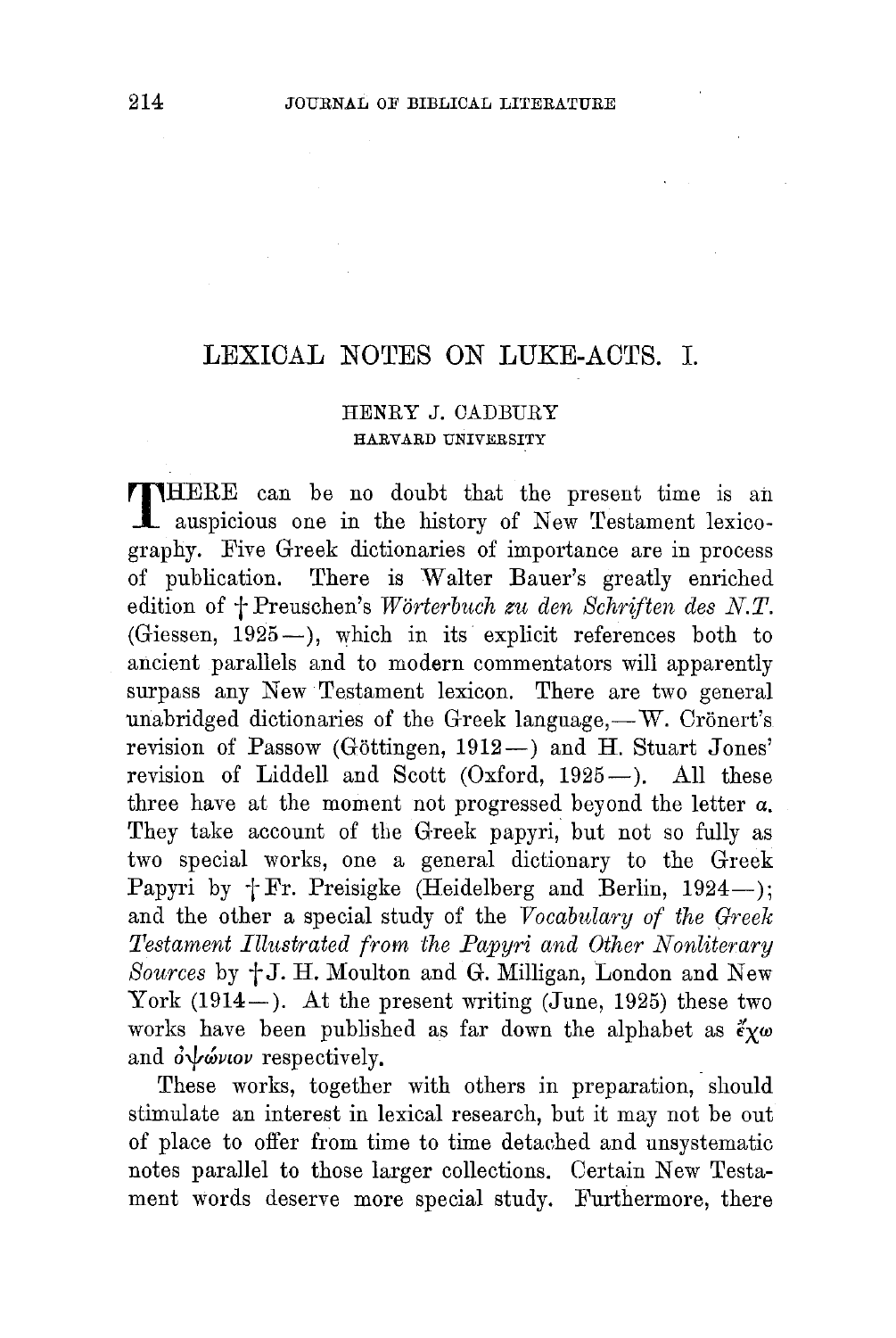are ways in which the  $i\delta\omega \tau \eta s$  can somewhat supplement the regular lexicographer. In the first place, the papyri already published deserve repeated search and new papyri are constantly becoming available. What gleanings have been missed we have had lately indicated in the case of the word  $\epsilon \pi i \omega \sigma i \sigma j$ . This word, appearing as it does in no less important and familiar a passage than the Lord's Prayer (both Matthew and Luke), uncertain in meaning, and absolutely unknown in any Greek passage of non- Christian origin, is a word whose discovery in any secular writing would naturally excite the interest of all scholars. A papyrus containing the word was published in 1889, but it apparently was not included in any dictionary or brought to the attention of New Testament scholars until just recently<sup>1</sup>-thirty-five years later!

In the second place, light on New Testament semantics is afforded by thorough study of the Hellenistic writers. Some of these have recently become more accessible, and those that have always been known yield something to the diligent student. The new Wettstein that is projected will doubtless recover and arrange much valuable information of this sort, but no generation can quite exhaust the possibilities, and our generation has much to do if our sympathy with the nuances of contemporary Greek is to match even that of the Eighteenth Century scholarship which produced the *Observationes* literature. In this field, also, any independent worker may perchance find gleanings which the reapers have left.

In the third place, the New Testament text itself offers suggestions of new insight into its meaning to one who acquaints

<sup>1</sup> See A. Debrunner in *Theologische Literaturzeitung*, March 7, 1925, col. 119, citing Preisigke *Worterbuch,* Fasc. 2, 1924, col. 567. The papyrus was originally published by Sayee in Flinders Petrie *Hawara, Biahmu, and Arsinoe* (London, 1889), p. 34, as No. 245, and was republished by Preisigke in his *Sammelbuch Griechischer Urkunden aus Aegypten* I (Strassburg, 1915), as No. 5224. Unfortunately the passage-an entry. in a memorandum of expenses of a half obol paid for  $\epsilon \pi$ novou-gives little clue to its meaning. Moulton and Milligan evidently examined for New Testament parallels, without noticing this, the collection in which the papyrus was originally published. I must confess to having overlooked the word in the same way.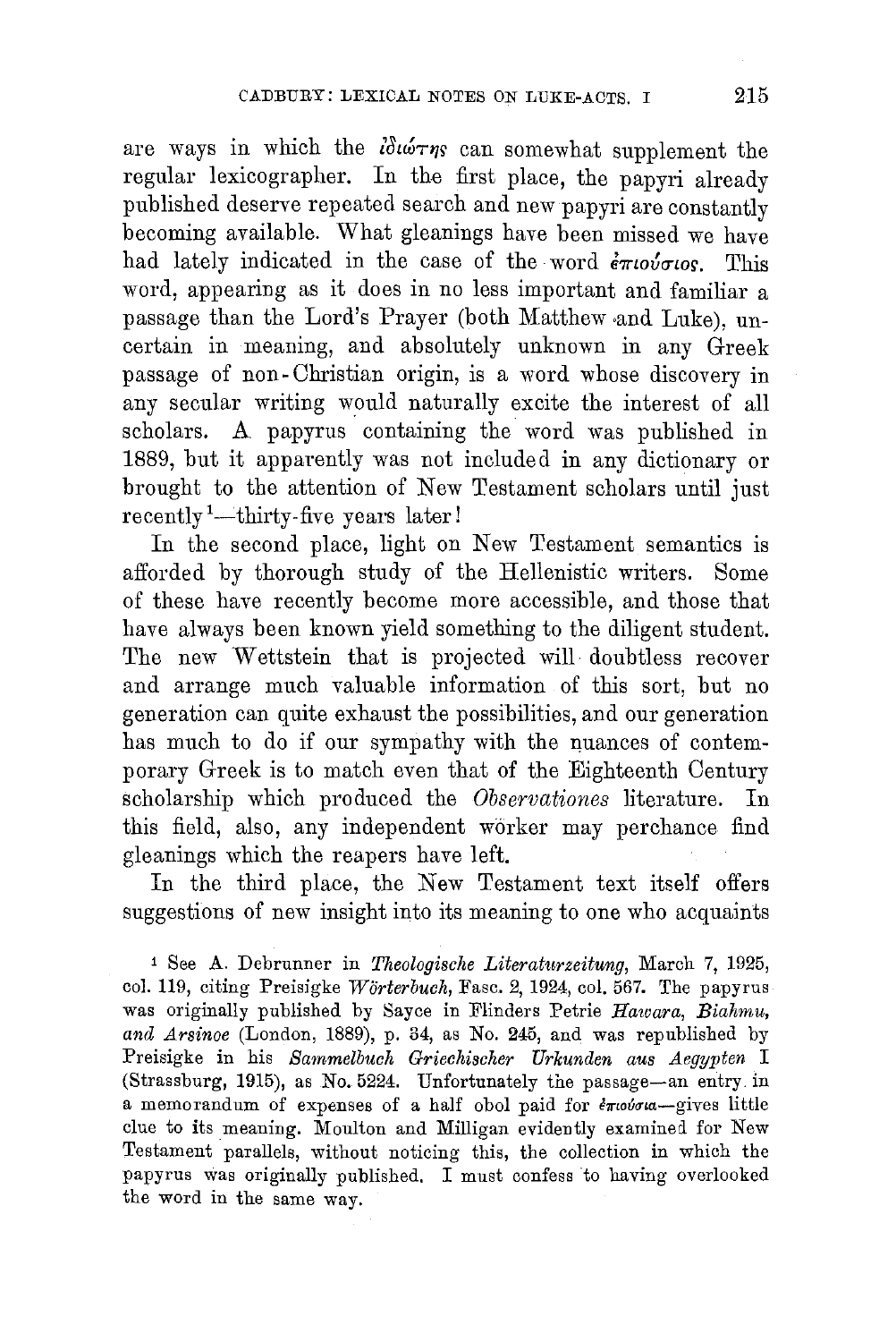himself with the whole spirit and character, interests and modes of expression, of the several authors. There are certain habits of language which both in individuals and in human speech generally are easily overlooked until attention is drawn to them, as, for example, the fading of the etymological meaning, to mention but one of them.

In the fourth place, detached notes afford opportunity for fuller discussion of the connotation, literary quality and usage of the word than is possible in the restricted space of even the most elaborate lexicon or is appropriate in the continuous exposition of a commentary. Such selected word studies give the author the comfort of ample space for more or less relevant observations on usage and in some cases, as for example in F. Field's *Notes on the Translation of the New Testament,* can make a permanent contribution to the work of both lexicographer and commentator.

The following notes are intended to suggest rather than to supply the lexical supplementation that is possible along such lines. I confine myself to a single writer of the New Testament and begin with that part of the alphabet which the most advanced of the newer lexica has just reached.

#### δμοθυμαδόν.

There has been considerable debate whether this word still means "with one accord" in Acts, or simply "together." E. Hatch in his *Essays in Biblical Greek,* 1889, pp. 63 f. makes it plain that in the Septuagint "a) it is used to translate Hebrew words which mean simply 'together,' b) it is interchanged with other Greek words or phrases which mean simply 'together,' c) it occurs in contexts in which the strict etymological meaning is impossible," and he declares that in none of the N.T. passages is there any reason for assuming that the word has any other meaning than that which it has in the Greek versions of the O.T., viz., 'together.' In reply  $T$ . K. Abbott in his *Essays,* p. 96, and Moulton and Milligan *s. v.* in *Lexical Notes from the Papyri* and in their *Vocabulary* attempt to place the burden of proof on those who deny the etymological force of the word. It is doubtful, however, whether it is fair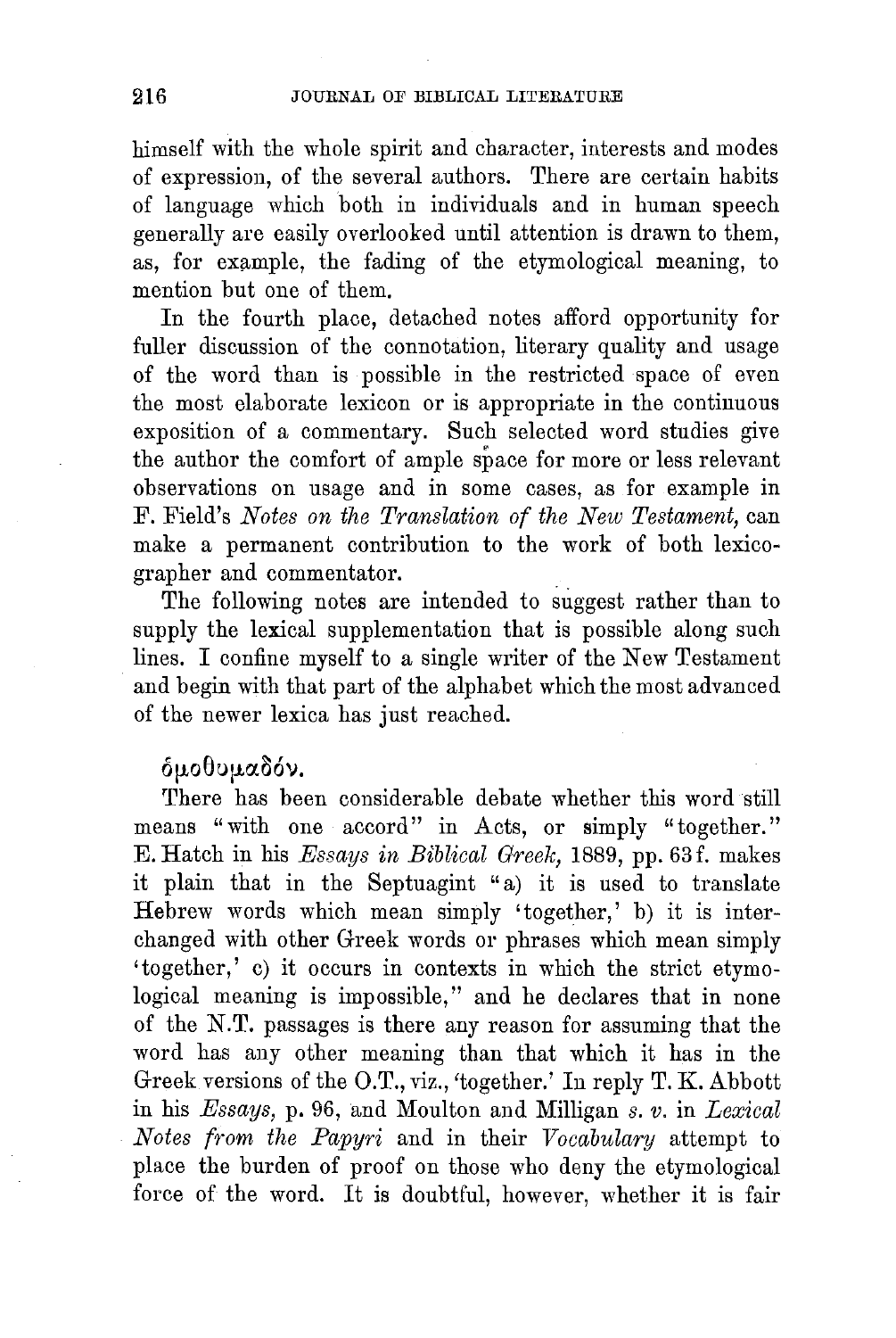to give either the Septuagint or etymology any strong advantage in the discovery of Luke's meaning. The alternatives are not quite so extreme.

The ten passages in Acts are not decisive from their context. None of them has an impersonal subject, yet there is none of them that demands the stronger meaning of 'with one mind,' or 'with one purpose.' There is rather association of place, time and action. The word represents what is done 'simultaneously' or 'alike,' or the being (5 12  $\tilde{\eta}$ σαν; 15 25  $\gamma$ ενο- $\mu$ évots) or moving (12 20  $\pi a \rho \hat{\eta} \sigma a \nu$ ) of persons 'together.' It could scarcely be used of unanimity of persons separated in time or place. In 2 46 *(cf.* 5 42) being together in the temple ( $\delta \mu$ oθυμαδόν έν τ $\hat{\varphi}$  ίερ $\hat{\varphi}$ ) may be contrasted with distribution to their homes  $(\kappa a \tau^2 o \hat{k} o \nu)$ . Probably no one English word or phrase expresses its exact meaning. It strengthens other words in its context. Hence it is found associated with  $\pi \omega \tau_{\epsilon}$  in Acts (114; 2 46) as in other writers, but never with such phrases as ύπο μιάν φωνήν (Aristeas 178), έκ μιάς γνωμής (Demos. 147 1),  $\epsilon v$   $\epsilon v$   $\sigma \tau \phi \mu$ att (Romans 15 6). In Luke's own vocabulary it appears to have what is almost if not quite a synonym in  $\epsilon \pi i$  $\tau\dot{\delta}$  aυτό (Acts 2 1 with δμου, T. R. δμοθυμαδόν; 2 44 &c.), rather than in  $\dot{a}\pi\dot{\sigma}$   $\mu\hat{a}s$  (Luke 14 18) or the more definite  $\hat{\eta}\nu$   $\kappa a\rho\delta a$  $\kappa a$   $\psi v \chi \eta$   $\mu$   $\alpha$  (Acts 4 32). It is doubtful, moreover, whether in the more classical writers the etymological emphasis on internal feeling had not given place at least in Hellenistic times to external action. Translators are often misled by etymology in languages in which they are not perfectly at home. Thus the Vulgate translates (except 15 25 *in unum)* by *tmanirniter* or *uno animo,* but we may prefer to follow the old bilingual lexicon which reads:  $\delta\mu\sigma\theta\nu\mu\sigma\delta\dot{\sigma}\dot{\nu}$  *universi, una pariter, gregatim, simul.* The LXX certainly had no reason to use it for יַחֲדָוּ or , unless it meant in the *kown* 'together.' These Hebrew words are elsewhere in the LXX rendered by  $\ddot{a}\mu a$  or  $\dot{\epsilon}\pi i$   $\tau \dot{\sigma}$  av $\tau \dot{\sigma}$ .

Convincing evidence that in Acts or elsewhere the word had lost its psychological reference is naturally difficult to secure since, as has been said, the etymological force is never absolutely impossible. References to riots, however, in Acts 7 57; 18 12; 19 29 do not imply regulated purpose. A passage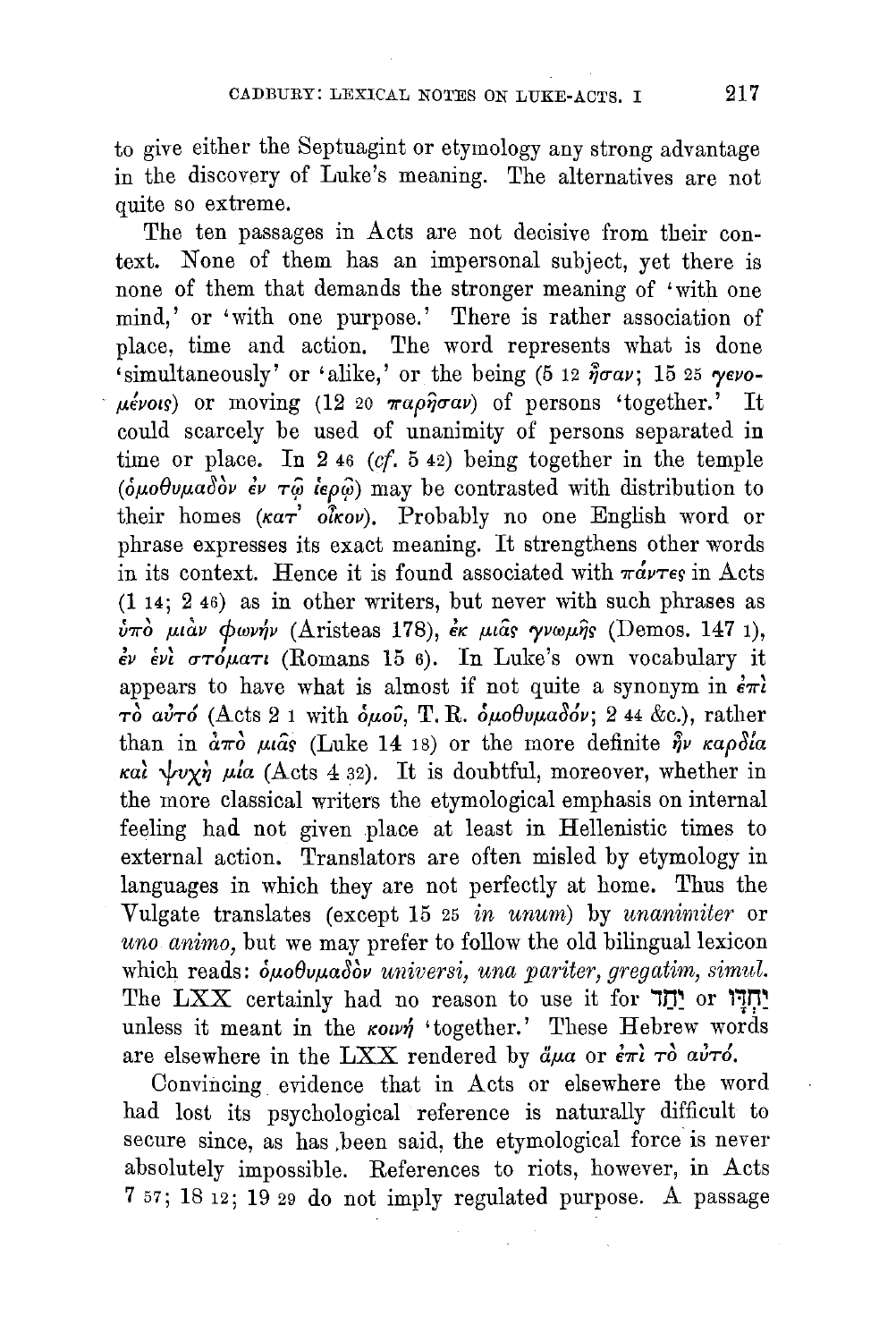in the papyri mentioned by Moulton and Milligan without full citation appears on examination (the reading is not absolutely certain) to bear unmistakable evidence of the absence in  $\delta \mu$ o- $\theta$ v $\mu$ a $\delta \phi'$  of consent or accord. In P Par 63, 93 (B. c. 164)  $(= P$  Petr. III p. 26) complaint is made that a group of people not liable for taxes had been dunned for them, "as though the tax determined by decree had been assessed on all the persons in the country without exception" (wo Tou dia Tou  $\pi\rho$ oo Ta'yua- $\tau$ os ώρισμένου κεφαλαίου πασι τοίς κατήν (sic) χώραν ομοθυμαδον  $\epsilon \pi \nu \gamma \epsilon \gamma \rho a \mu \mu \epsilon \nu \nu$ . Here the subject of the sentence is quite impersonal. Further, it is a subject on which Egyptians acted by necessity rather than with one accord-the payment of taxes! The passage calls for a translation such as "alike."

No doubt the author of Acts believed there was harmony in the early church, but his use of  $\delta \mu \partial \theta \nu \mu a \delta \dot{\theta} \nu$  is not the best evidence of it.<sup>2</sup>

#### $\delta$ πτάνομαι.

Moulton and Milligan show that this word (Acts 1 3) can no longer be called Biblical, and they refer to Knowling as indicating that the word is not limited to unreal visions as distinguished from actual sight. That it can be used of superhuman appearances is not merely suggested by Luke's own noun  $\partial \pi \tau a\sigma a$  in Luke 24 23 (αγγέλων), Acts 26 19 (ουράνιος), but is proved by its use in Tobit 12 19 of Raphael  $\pi \dot{\alpha} \sigma \alpha s$   $\tau \dot{\alpha} s$  $\eta$ μέρας *ώπτανόμην ύμιν*, και ούκ έφαγον ουδε έπιον, αλλα δρασιν  $ν$ μείς έθεωρείτε, and in the magical P Par 574, 3033 ορκίζω σε γμεις ευεωρειτε, and in the magical 1 1 al 51±, 5055 ορκιζω σε<br>τὸν ὀπτανθέντα τῷ Οσραὴλ ἐν στύλφ φωτινῷ καὶ νεφέλη ἡμερίνη. Its use in 3 Kingdoms 8 s, "the ends of the staves of the ark were seen in the holy place, but they were not seen outside

<sup>2</sup>The impressive 'with one accord in one place' of the King James version in Acts 2 1 had· already disappeared since the revisers followed the better MSS in reading δμού for δμοθυμαδόν with  $επl$  rδ αύτό. We may perhaps set it down as a rule of Hellenistic Greek that short words tend to give up their meaning to longer words which look or sound something like them but originally had quite a different meaning. Beside  $\delta\mu$ oθυμαδον for  $\delta\mu$ ού we seem to have in the NT. πληροφορέω for πληρόω, έριθεία for έριs, &c.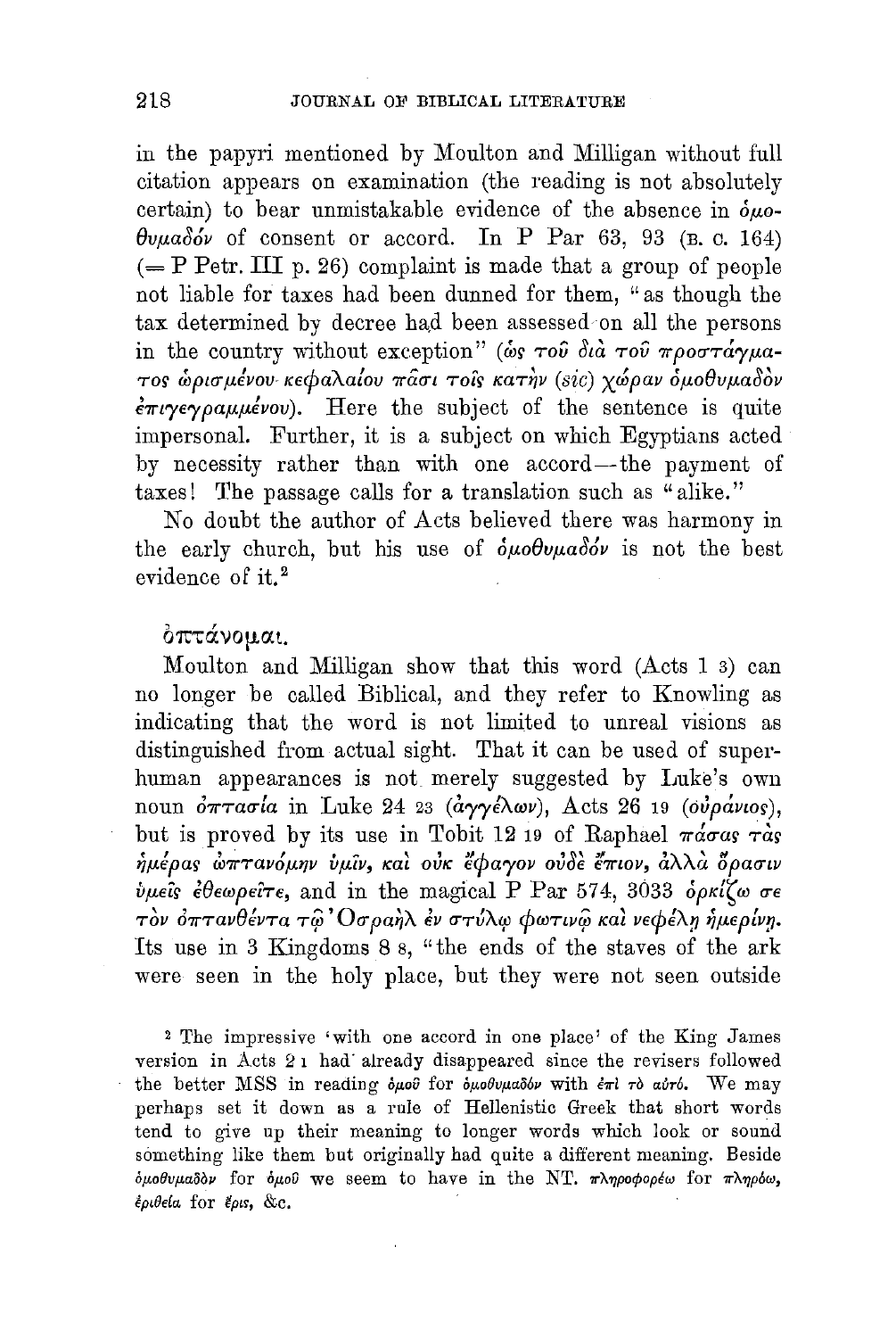the tabernacle" (*ouk wntavovto*  $\ell(\omega)$ , and in the papyri of the non-appearance of a boy (P Par 49, 33) or other persons (or things?) (P Tebt I 24, 5) that were "wanted," suggest that its distinctive meaning is 'to be visible.'<sup>3</sup> Acts 1  $_3$ , then, means not merely that Jesus was seen but that he was to be seen. Its opposite is the equally idiomatic  $\ddot{a}\phi a\nu\tau$ os  $\dot{\epsilon}\gamma\acute{e}\nu\epsilon\tau$ o of Luke 24 31: "he was not to be seen." Secular writers also use the latter of persons who disappear in a sudden manner. The parallel to Acts 1 s in Acts 10 40 is instructive,  $\epsilon_{\mu} \phi \omega_{\eta} \gamma_{s} \gamma_{s} e^{\nu \epsilon_{\sigma} \theta}$ at, It is a good synonym of  $\partial \pi \tau \dot{\alpha}$  *vo* also in all its other known occurrences, The English 'being visible' may sound strange in Acts 1 a, but is probably a better translation than 'appearing,' which suggests distinct occasions and appearances at the initiative of Jesus. That there were repeated occasions is not impossible and was maintained by Chrysostom. The author of Acts may have thought of Jesus as becoming visible from time to time during the forty days. But if we could leave out of our minds the gospels and 1 Corinthians, Acts would most naturally be understood as implying continuous visibility for forty days concluded by a definite ascension, and of course followed by later visions of Jesus to Stephen, Paul, &c. Neither the word itself nor the context of Acts 1 3 seems to me to indicate what degree of reality there was in the appearances, or, to use Luke's own expression (Luke 24.37 ff.), to show whether or not they "saw a spirit."

#### $-$  δροθεσία.

Acts 17 is a chapter containing several words formerly supposed to be unknown to secular or earlier writers but now found in papyri and inscriptions.  $\delta \rho o \theta \epsilon \sigma a$  is one of these (cf. αναστατόω, καταγγελεύς, πολιτάρχης). From each group of non-literary sources it has been attested as belonging to the common vocabulary. It occurs not only in the inscription from Priene mentioned by Moulton and Milligan but also unmistak-

<sup>3</sup> Krenkel, *Josephus und Lucas*, p. 147 is apparently in error in attributing the verb to Josephus. It occurs in Hermes Trismegistus 31, 15 Parthey, and is a fairly well attested variant in Numbers 1414.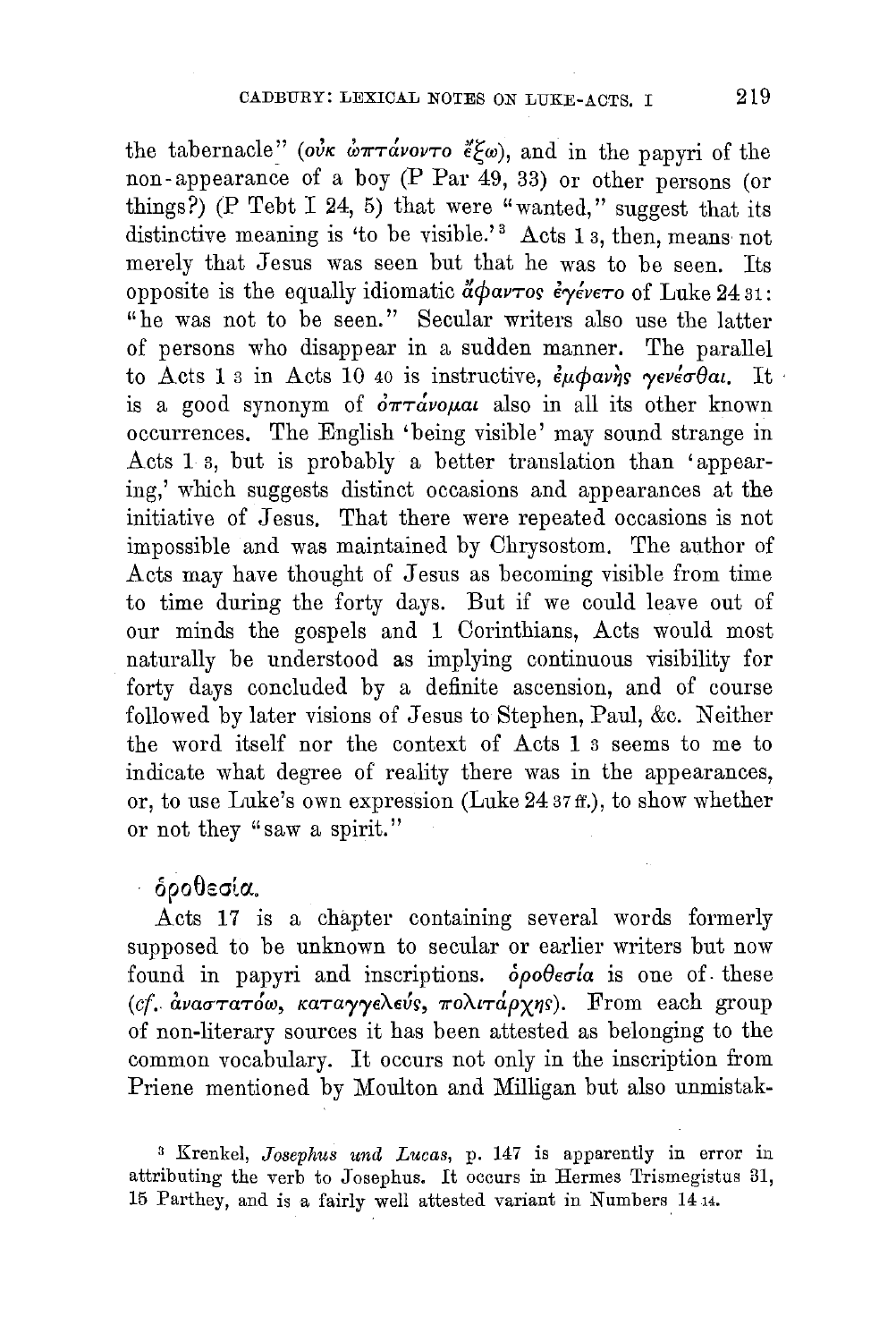ably in B G U III 889, 17 (151  $\alpha$ ,  $\alpha$ ). The context of this passage is, unfortunately, missing. In the Priene inscription, which is of earlier date, the word in its two occurrences (Hiller von Gaertringen, *Inschriften von Priene,* 42 lines 8 and 12} evidently means the fixing of a boundaryline  $(cf. \delta \rho \partial \theta \epsilon \tau \epsilon \hat{\nu}$  in LXX). The nearest parallel previously known was a different word  $\tau\delta$   $\delta\rho\theta\ell\epsilon\sigma\iota\omega$  and was found in Hesychius. There is now no longer any reason for Blass's conjectured reading  $\tau \dot{a}$   $\dot{\delta} \rho \partial \dot{\theta} \dot{\epsilon} \sigma u$ here. But nothing prevents our finding the same feminine word as in Acts, the inscription and the papyrus in Galen  $Definitiones$  medicae II (XIX, 349 Kühn),  $\delta\rho\sigma\mu\dot{\sigma}s$   $\delta\epsilon$   $\lambda\epsilon\gamma\epsilon\tau a\iota$  $\frac{\partial \pi}{\partial r}$  μεταφορας των εν τοις χωρίοις *δροθεσι*ων, though the editors accent  $\delta\rho$ *oberlwv.* Did the sharp eyes of Hobart overlook this evidence of 'medical language'?

The new evidence, unfortunately, throws little light on the meaning of the Acts passage. The latter is well discussed in Wendt (Meyer<sup>9</sup>), *ad loc.*, and I should be inclined to agree that *δρίσας προστεταγμένους καιρούς και τας δροθεσίας της*  $\kappa a \tau o \kappa l a s$   $a \nu \tau \hat{\omega} \nu$  is, like 1417, an appeal to the evidence of God in the experience of man. I have, however, the suspicion that, instead of the first part being temporal and the second geographical *(cf.* LXX Deut. 32 s *opla),* as is usually supposed,  $\delta\rho$ oθεσία κατοικίας may be temporal also, applying to the "fixation of the term of residence" of each nation  $(\pi \hat{a} \nu \hat{\epsilon} \theta \nu o s)$ . The following considerations may be urged:

1. There is the wellknown tendency of Semitic thought, in contrast with Greek, to use categories of time rather than those of space *(cf.* Dobschiitz, *Zeit und Raum in Denken des Urchristentums* in *JBL* XLI [1922], 212 ff.).

2. Luke deals with history and revelation in terms of periods fulfilled or junctures arrived at. This appears throughout,  $-\text{in}$ his treatment of Hebrew history in the speeches of Acts (e. g., 7), in his outlook on the future (e. g., Luke 21 24  $\partial \chi \rho \nu \pi \lambda \eta \rho \omega$ - $\theta \hat{\omega} \sigma \iota$  *kalpol*  $\epsilon \theta \nu \hat{\omega} \nu$ ), and elsewhere. A few verses later in Acts 17 there is reference to  $\chi \rho \acute{\phi}$ vol  $\tau \hat{\eta}$ s *a yvolas* and to the fixing of a day for the judgment.

3. It is a distinct habit in Luke to join with  $\kappa a$  two synonymous or similar terms. In this passage we have  $\zeta_{\omega\eta\nu}$  wal  $\pi\nu$ on/v,  $\tau\acute{\epsilon}\chi\nu\eta s$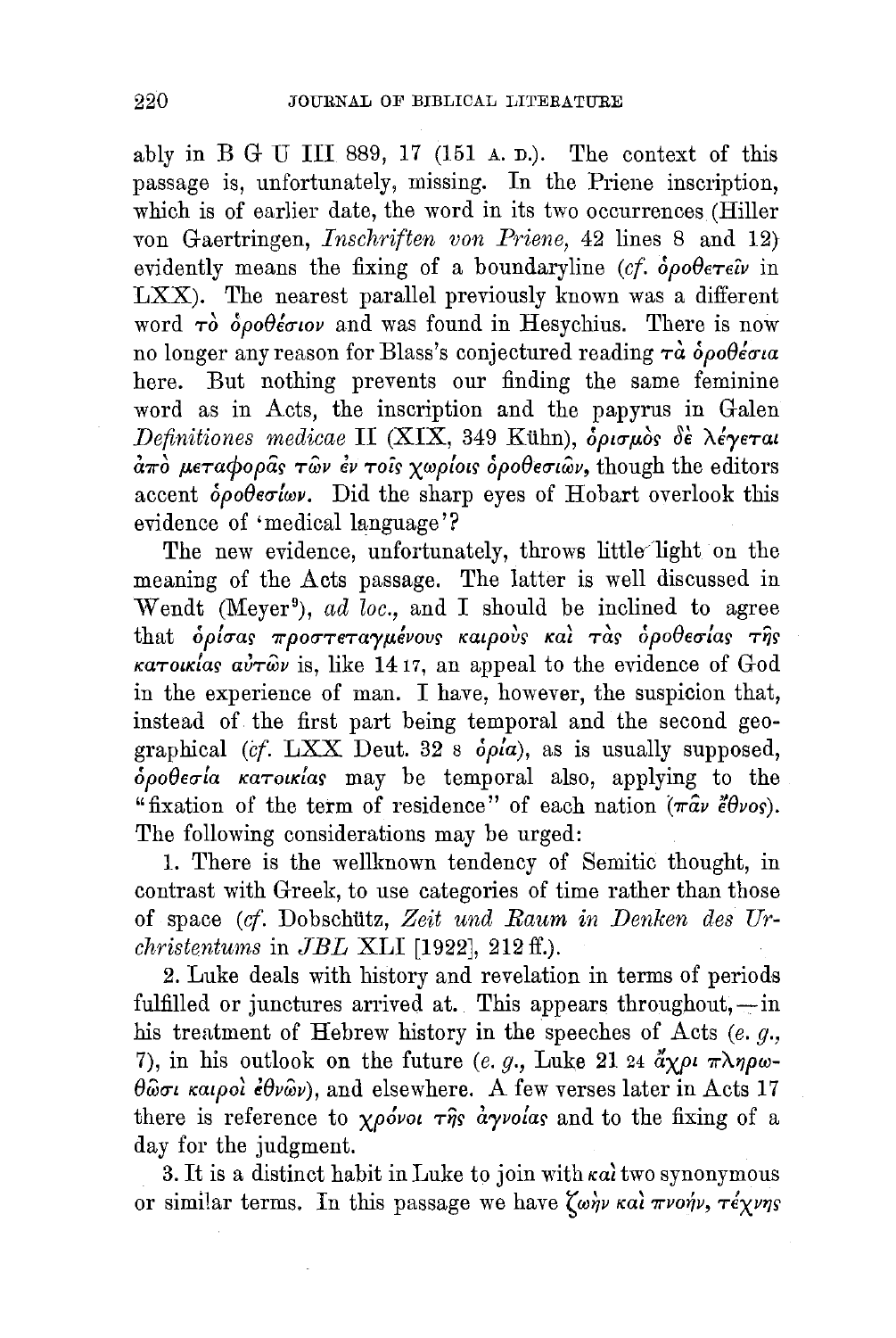και ένθυμήσεως. With προστεταγμένους καιρούς και τας όροθεσίας  $\tau$ ης κατοικίας αυτών understood as two expressions of time compare Acts 1 3 χρόνους ή καιρούς ούς ο πατήρ έθετο έν τη ύετους και καιρούς καρποφόρους the first word is probably to be understood not as rains in the modern sense but as rainy seasons correlative to harvest seasons.

#### δρος, δρ(ε)ινή.

Western readers of the Bible are not accustomed to consider mountain and desert as synonyms. We think, for example, of Egyptian deserts as sand without mountains and Palestinian wildernesses as mountains without sand. The papyri (see Moulton and Milligan, s. v.) give interesting evidence that in Egypt  $\delta \rho$ os and  $\delta \rho \epsilon \nu \rho \delta s$  referred to the desert ( $\epsilon \rho \eta \mu \delta s$ ). The latter occurs regularly without its noun and usually in the spelling  $\eta$   $\partial \rho \nu \eta$  (sc.  $\partial \omega \rho \nu \xi$ ) of the desert canal.

This fact throws some light on the occasional equation in the gospels of opos and  $\epsilon_{\rho\eta\mu\sigma\sigma}$  (cf. my Style and Literary Method of Luke, p. 118, note 1). Thus Mark 6 31 places the feeding of the five thousand in a desert place, John 6 3 in the mountain. Luke especially seems to equate desert with mountain. When Mark 5 5 refers to the demoniac as living in the tombs and in the mountains, Luke 8 27, 29 says he was in the tombs and was driven by the spirit into the deserts. Matthew and Luke, following Mark (or  $Q$ ), both place Jesus' temptations in the desert, but Matthew 4 5 locates one of them on an exceedingly high mountain while Luke 4 5, by omitting all reference to place and changing the order, gives the impression that it was still in the desert. In the parable of the lost sheep Matthew 18 12 says  $\dot{a}$  $\phi$ eis (v. l.)  $\tau\dot{a}$  ένενήκοντα έννέα έπι τα όρη πορευθείς, Luke 15<sup>'</sup>1 καταλείπει τα ενενήκοντα εννέα εν τη  $\epsilon \rho \dot{\eta} \mu \omega$  και πορεύεται. This difference in the place is sometimes regarded as one of the principal variants in these parallels, but evidently we have here as elsewhere in Q the use of nearly synonymous terms. They are scarcely evidence of the use of different sources as Streeter, for example, thinks.

Nor within Luke's writings are we to draw much distinction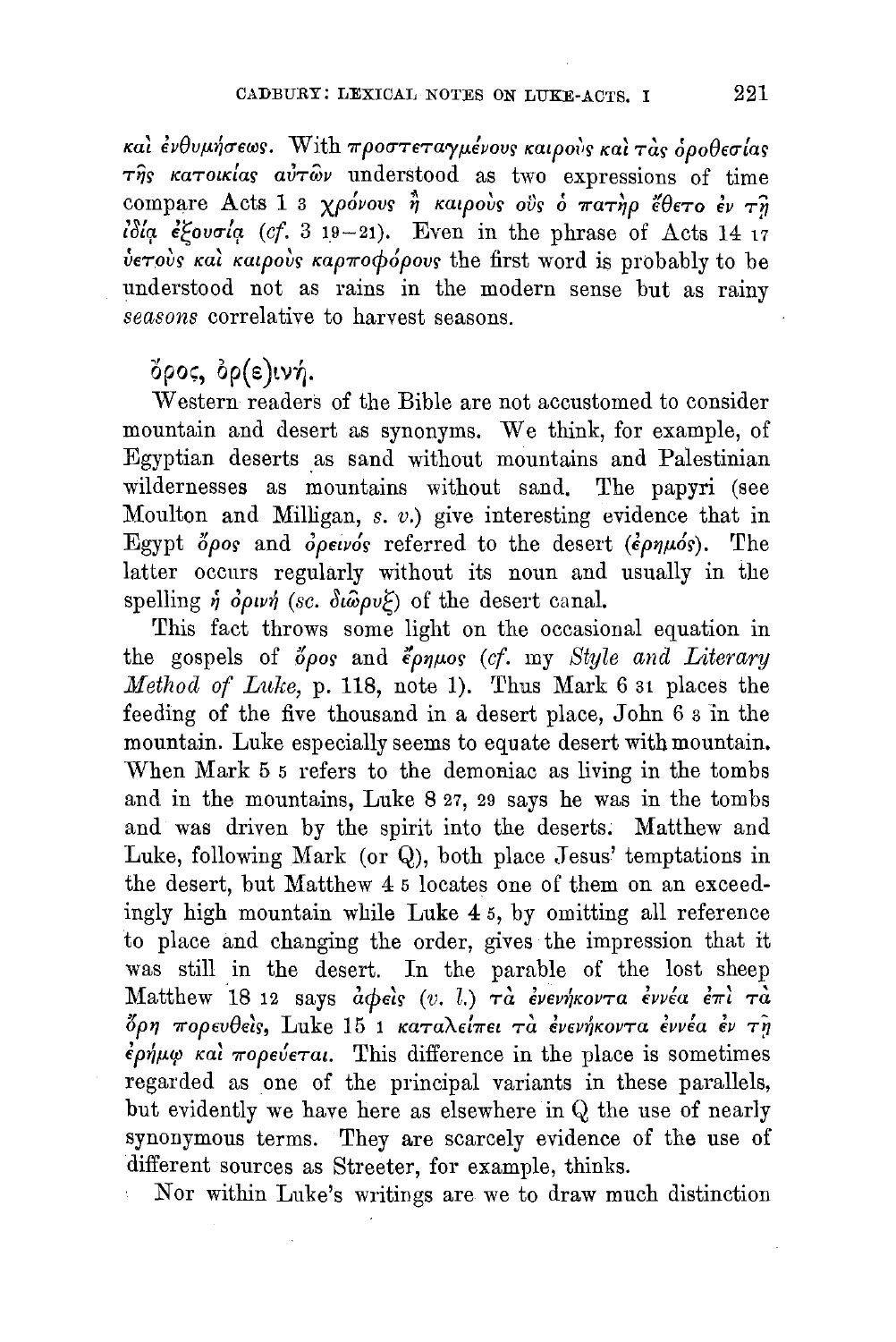between them. For example, there are Jesus' prayers. In the sequel to the feeding of five thousand "in the desert" (so all the evangelists) Mark (6 45) adds  $\frac{\partial \pi}{\partial \theta}$ ev eis  $\tau \delta$   $\delta \rho o_S \pi \rho o \sigma$ - $\epsilon v \epsilon \sigma \theta$ a. Luke (9 18), as at the temptation, gives no change Of SCene but COntinues *Kat f"/eV€TO fV Tlp etvat atiTOV 7rp0(]"€Ux6 fJ..€VOV KaTa* p..6va~. In Luke 5 16 following Mark 1 35 there is reference to Jesus praying  $\epsilon v$   $\tau a$  is  $\epsilon \rho \dot{\eta} \mu \rho \dot{\eta}$ . But at 6 12 and 9 28 Luke gives Jesus as praying in  $\tau_0$  *doos* where Mark's  $\delta \rho$ os is without mention of prayer. On the night of the betrayal all three evangelists represent Jesus as going (Luke 22 39 adds " according to his custom") to the mount of Olives and praying.

So, too, with the early career of John. Luke 1 65 uses of his birthplace  $\dot{\eta}$   $\dot{\phi}$ *petvi*  $\tau \hat{\eta}$ s 'lovoa*las* (*cf.* 1 39); he says in 1 80 John was  $\dot{\epsilon}$   $\tau a$  is  $\dot{\epsilon}$   $\dot{\rho}$   $\dot{\eta}$   $\mu$  ous until the day of his manifestation to Israel; in 3 2 he says the word of God came to John  $\epsilon v \tau \hat{y}$  $\epsilon \rho \dot{\eta} \mu \dot{\varphi}$ . Probably in these several passages he intends no difference of locality.

I may conclude this note with a suggestion about the familiar crux in the parallel passages called, respectively, Matthew's 'Sermon on the Mount' and Luke's 'Sermon on the Plain.' Unless one of the evangelists is following an indication of locality found in the common source  $(Q)$ , I think we must explain the place references as due to the different passage or combination of passages in Mark to which each of the later evangelists attached the insertion. In Mark 3 7-19 Jesus first withdraws to the sea and heals a multitude, then goes up into the mountain and chooses the twelve; Luke 6 12-19 reverses these events, substituting for "the sea" (which he avoids) the level place, so that the "sermon" which follows without new allusion to place appears to have the latter location. Matthew, on the other hand, does not follow Mark's outline so faithfully and combines and repeats Mark's general references to Jesus' work and. its locations; but I think his introduction to the sermon on the mount, 5 1, "And seeing the multitude he went up into the mountain, and when he was seated his disciples came to him" may be derived from the references to Jesus in the desert place(s) in Mark 1 35 and 45, especially the former where Jesus, avoiding the multitude which seek him *(cf.* Luke 442),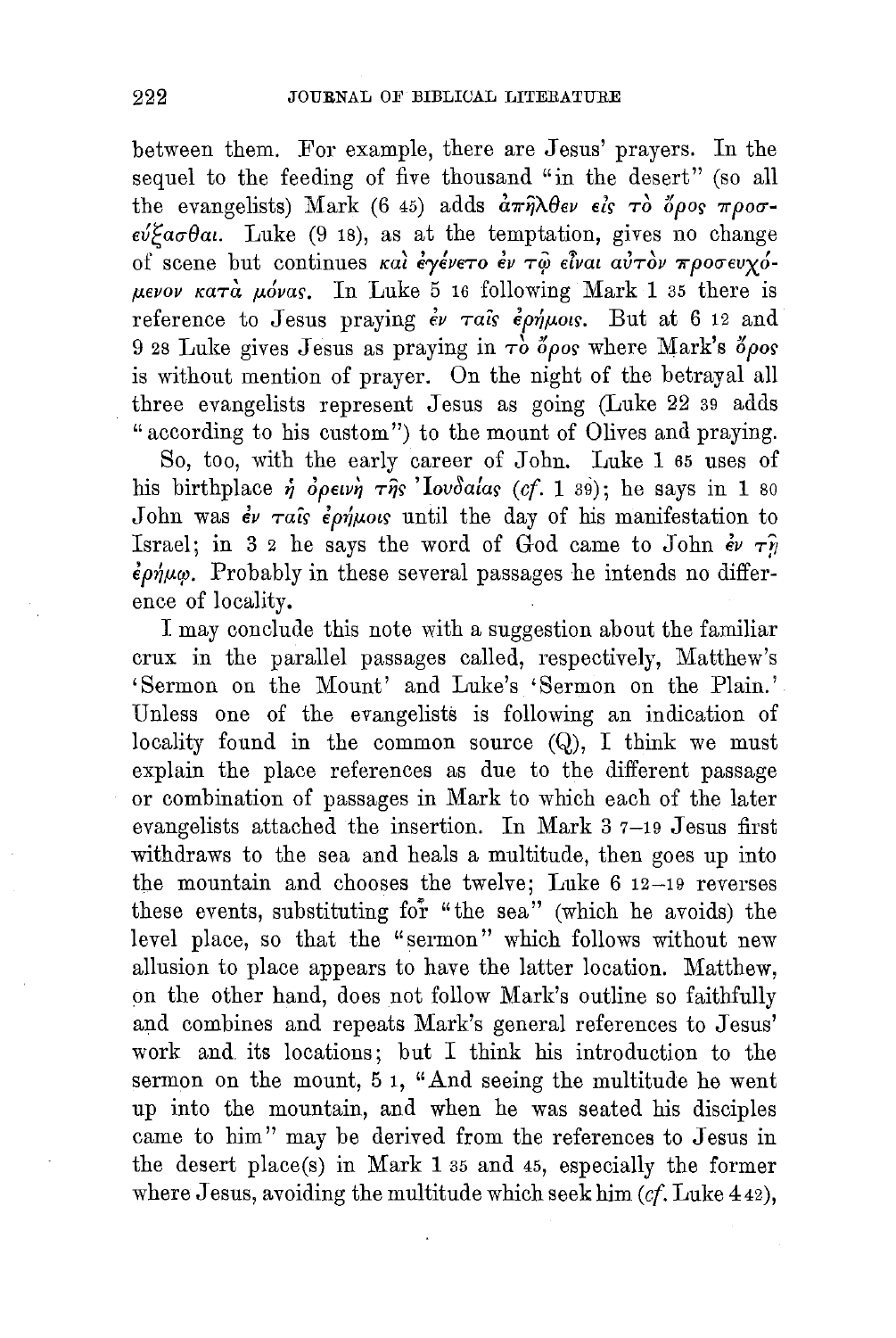goes out into the desert place and is overtaken by Simon and those with him. It will be recalled that other sections of Mark 1 are used in the context by Matthew, Mark 1 16-20 and 1 39 before the Sermon on the Mount, and Mark 1 21 b-22 and 1 40-44 immediately after it. This would constitute another synoptic parallel between desert and mountain. Of course the mountain of Matt. 5 1 may be that evangelist's own addition to Mark, as it seems to be in the similar addition to Mark 7 31 in 15 29 και αναβάς είς το όρος εκάθητο εκεί. For a different explanation of the pair of parallels last mentioned, together with Matt. 5 1 and John 6 3, see Streeter, The Four Gospels, 1924, pp.  $412 - 414$ .

οὕτως,

In Blass-Debrunner § 425, 6 we read: "Die klass. Freiheit,  $o\tilde{\theta}\tau\omega s$  zur Zusammenfassung des Inhalts einer vorangegangenen Partizipialkonstruktion zu verwenden, findet sich im NT nur in den Acta." The passages are Acts 20 11  $\frac{\partial v}{\partial s}$  of  $\frac{\partial \dot{\theta}}{\partial s}$   $\frac{\partial \dot{\theta}}{\partial s}$   $\frac{\partial \dot{\theta}}{\partial s}$ τον άρτον και γευσάμενος, έφ' ικανόν τε ομιλήσας άχρις αυγής, ούτως εξήλθεν; Acts 27 17 φοβούμενοί τε μή είς την Σύρτιν  $\epsilon \kappa \pi \epsilon \sigma \omega \sigma \iota$ , χαλάσαντες το σκεύος, ούτως εφέροντο. Similarly, though not following a participle, we find in Acts 17 33  $o\tilde{v} \tau \omega s$ ό Παύλος έξηλθεν έκ μέσου αύτων.

We may accept the view that this use is limited in the N.T. to Acts (see, however, John 4 6; Rev. 3 5), but its occurrence in the papyri shows that it is no mark of classical culture. In the absence of illustrations in Moulton and Milligan I may add a few. P Lond I. 106, 19 (iii/B. c.), in a complaint of assault έμου δε ούκ έκχωρούντος άλλ' επιμαρτυρομένου τους παρόντας και συνδραμόντων πλειόνων και επιτιμώντων αύτω ούτως  $d\pi\eta\lambda\lambda d\gamma\eta$ ; P Grenf II. 77, 9 (about 300 A.D.) αλόγως  $d\pi\epsilon\sigma\tau\eta\tau\epsilon$ μή άραντες το σωμα του αδελφου ύμων αλλα συνλέξαντες δσα  $\epsilon \hat{i} \chi \epsilon \nu$  και ούτως απέστητε; P Strass II 100, 14 (ii/B. C.) καμού τον ψόφον ακούσαντος και έγερθείς εκάλουν βοηθούς ούτως είς  $\phi$ *v* $\gamma$  $\gamma$ *v* $\phi$  $\phi$ *<sub><i>ungav* (the sentence is scarcely classical!).</sub>

πάντως

 $\pi \dot{a} \nu \tau \omega s$  occurs three times<sup>4</sup> in Luke-Acts:

<sup>4</sup> The T. R. reads with D, &c., in Acts 18 21 Set με πάντως την έορτην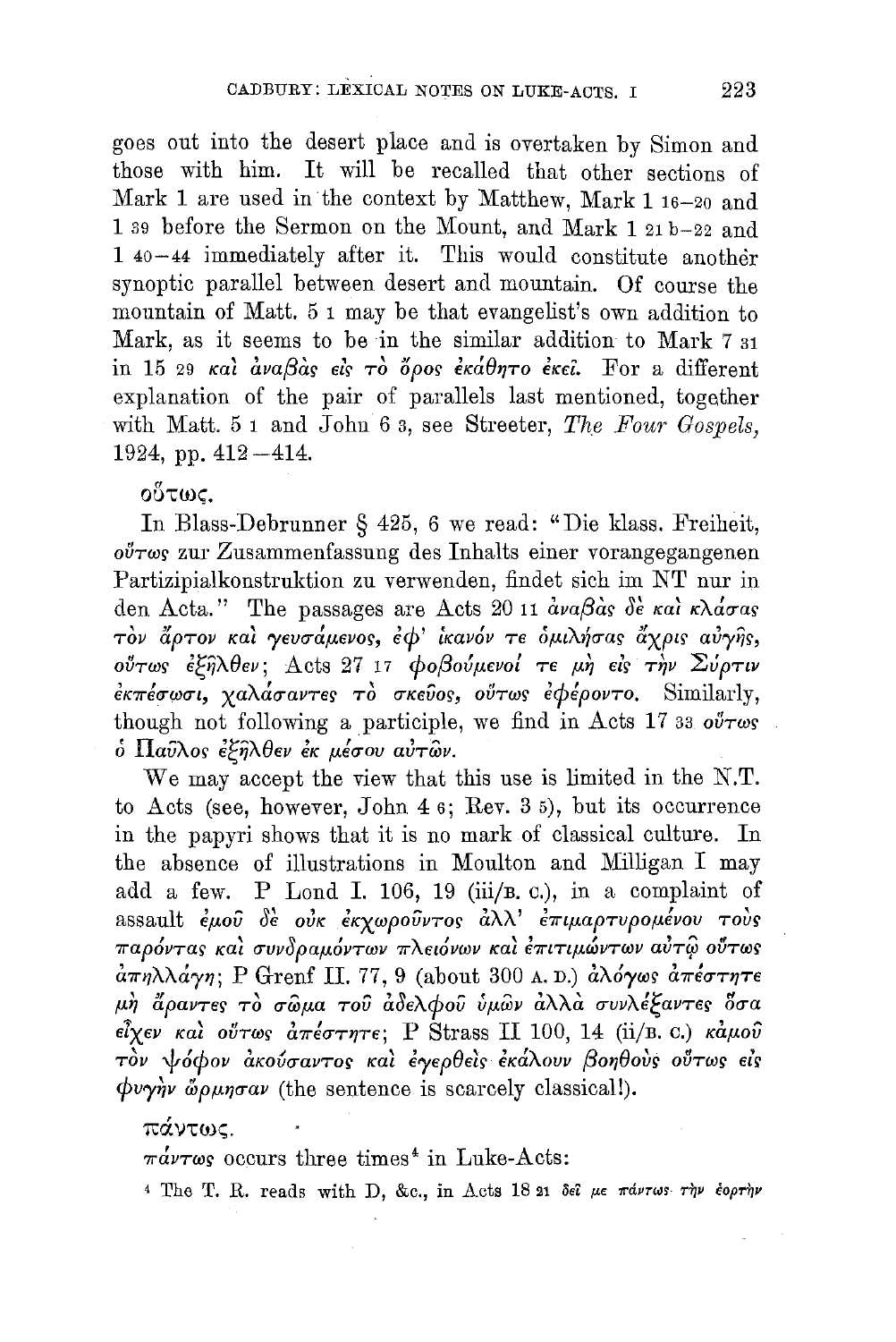- Luke 4 23 πάντως έρειτέ μοι την παραβολήν ταύτην, ίατρέ θεράπευσον σεαυτόν.
- Acts 21 22  $\tau l$  ούν έστι; πάντως [δεί πλήθος συνελθείν] ακούσονται  $\lceil \gamma \dot{\alpha} \rho \rceil$  ότι έλήλυθας.
- Acts 28 4 πάντως φονεύς έστιν ο άνθρωπος ούτος δν διασωθέντα έκ της θαλάσσης ή δίκη ζην ούκ είασεν.

In all these instances the adverb occurs at the beginning of a sentence and therefore applies to the whole statement rather than to a single word. It is used in dialogue, not in narrative, and of matters which were not of the nature of facts already The word is normally translated "certainly" or known. "assuredly,"<sup>5</sup> and such a meaning is possible, but it has seemed to me from the context of the passages that a weaker word is more natural. They demand no strong asseveration. The inference or expectation is expressed and is accepted by the speaker as true, as in each case the sequel shows, but to translate the adverb 'probably' or even 'possibly' would suit the context as well if not better.

I must at once admit that I have no 'authority' for this lexical conjecture. I can adduce no unmistakable instance of  $\pi \dot{a} \nu \tau \omega s =$  'perhaps.' I may however give some circumstantial evidence.

Such a change of meaning is in accord with the general laws of language. Like other currencies, words have a tendency to depreciation. Words meaning 'immediately' come to mean 'soon,' words meaning 'excessively' come to mean 'somewhat.' It would be natural for 'certainly' to become 'probably' or

την έρχομένην ποιήσαι είς Ιεροσόλυμα, but  $\mathbf{A}$  B omit. In this passage as in the longer form of Acts 21 22 the  $\pi\omega r\omega s$  with  $\delta\epsilon\hat{i}$  has presumably its regular meaning of "by all means."

<sup>5</sup> There is an adversative element often in such normal usage, though the dictionaries and commentaries do not always note it. Not "by all means" but "at any rate" is the English equivalent (German jedenfalls, French en tout cas). Even the less normal meaning proposed herewith does not exclude the retention of that idea. Thus in Luke 4 23 the concessive clause is represented by the favorable reception and wonder which his hearers first gave Jesus; in Acts 284 it is though Paul had been saved from the sea. In Diodorus Siculus I. 77, 3 it seems to strengthen  $\gamma$ e.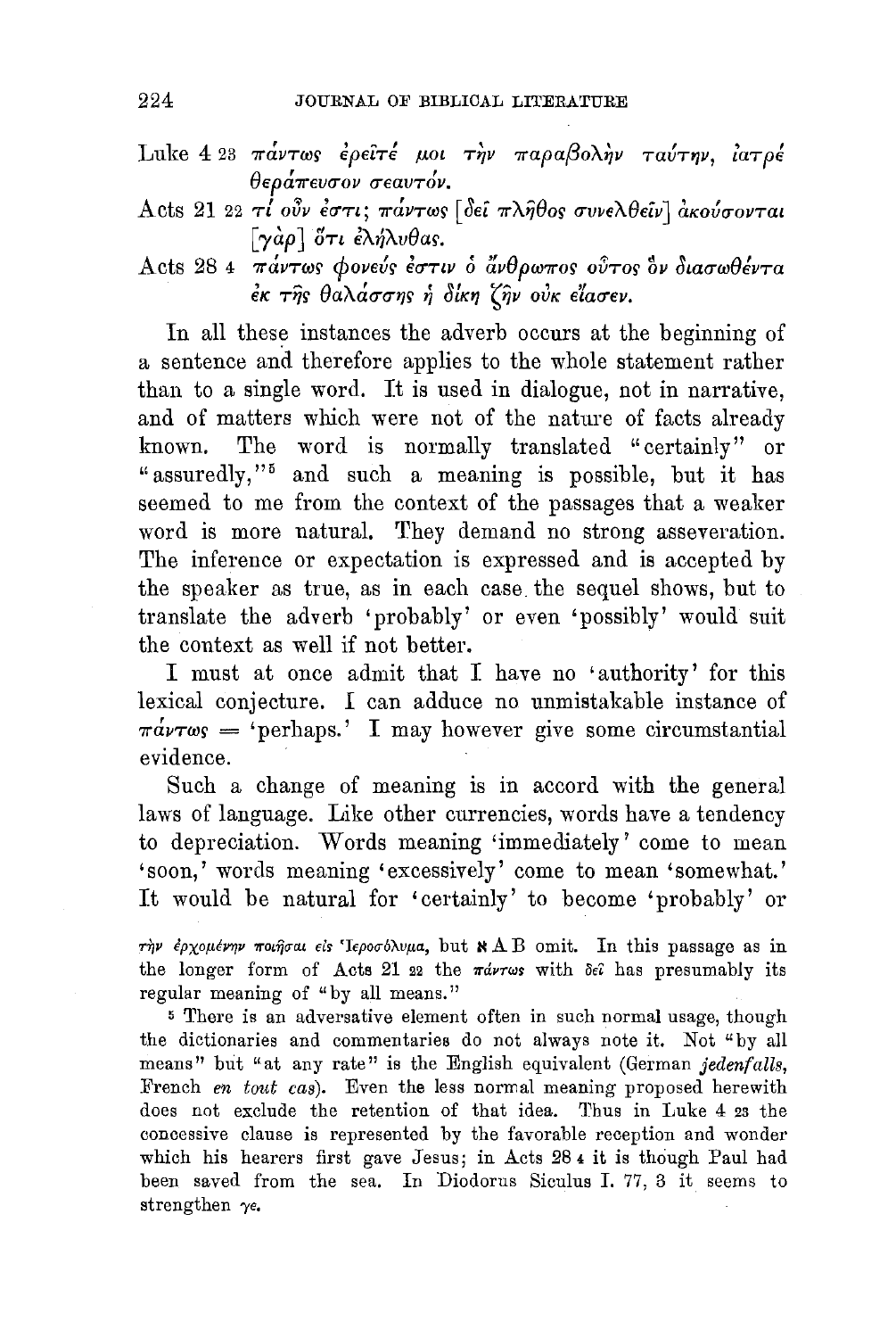even 'possibly.' In French philology such kenosis is common; absolument is said to have a much weaker colloquial sense. In English 'quite' does not always mean 'entirely,' and 'doubtless' has a sense of 'peradventure' even when used not in sarcasm. These word-biographies are fairly near the proposed degeneration of meaning in  $\pi \dot{\alpha} \nu \tau \omega s$ . Perhaps similar slipping down the scale from superlatives is seen in 'generally' and 'on the whole,' which do not mean 'universally,' and in the curious 'almost.' See M. Bréal, Essai de Sémantique, pp. 256-8 [Eng. trans. 230-2].

Paul is the other New Testament writer to use the word. In Romans 3 9 v. l. he has the dialogue negative  $o\dot{v}$   $\pi \dot{a}v\tau \omega s$  $(cf. 1 Cor. 54)$ ; but in 1 Corinthians a less positive meaning is appropriate:

- 9 9 f. μη των βοών μέλει τω θεώ η δι' ήμας πάντως λέγει: δι' ήμας γάρ έγράφη κτλ.
- 9 22 τοίς πάσι γέγονα πάντα, ίνα πάντως τινάς σώσω.
- 16 12 και πάντως ούκ ην θέλημα ίνα νύν έλθη, ελεύσεται δε όταν εὐκαιρήση.

Without a fresh rehearsal of some ancient difficulties involved in these passages the reader will see that a milder word than 'certainly' is quite appropriate in them, even if it is not necessary or even preferable. In 9 10 Paul is asking whether perhaps scripture was written for our sakes; in 9 22 had it not been for his word play on forms of  $\pi \hat{a}$ s,  $\pi \hat{\omega}$ s would have been as suitable as  $\pi \hat{a} \nu \hat{\tau} \omega s$ . In 16 12 if  $\theta \hat{\epsilon} \lambda \eta \mu a$  means the divine will, and even if it means Apollos' will, there was little reason for Paul to assert emphatically that Apollos' coming now was 'in every way' or 'assuredly' not in accordance with the wish of God (or of Apollos). He may be saying resignedly or politely, "Perhaps it was not God's will for him to come now, but he will come when he has a good opportunity."

That  $\pi \dot{\alpha} \nu \tau \omega s$  does not imply always strong certainty is shown by the fact that Justin Martyr uses it in sentences following the verbs  $\dot{v}\pi\dot{o}$ voέω and  $\dot{v}\pi\dot{o}$ λαμβάνω (Dialogue 103, 3; 140, 2) and in the expression of his wish (ibid. 142, 3). The New Testament versions, Latin and Syriac, show a remarkable willingness to omit the word entirely,  $e$ ,  $g$ , the Vulgate in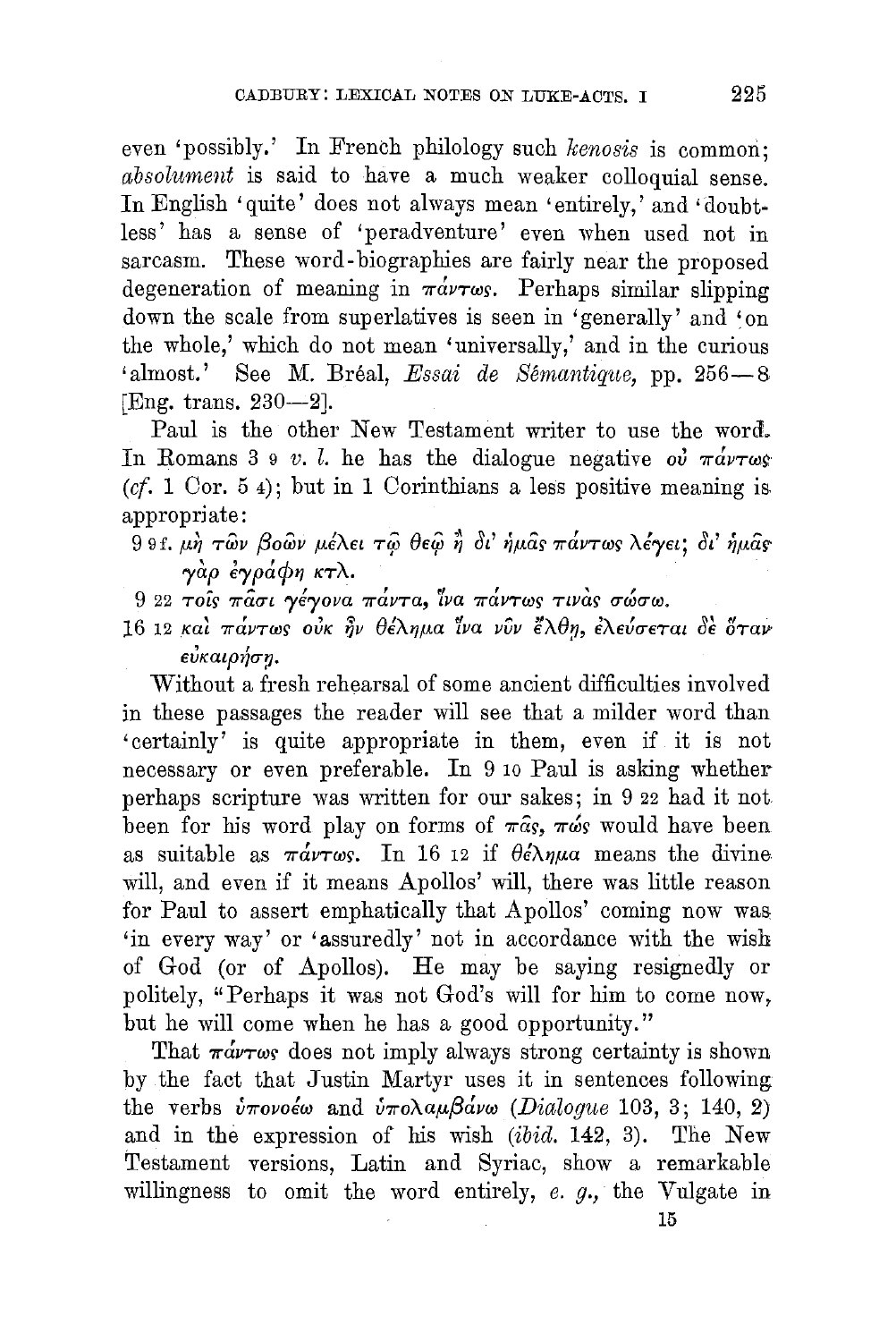Acts 18 21; 1 Cor. 9 22: the Peshitta in every Pauline passage except one (see below). If the word was colorless enough to omit, it must not have seemed so emphatic to ancient translators as to modern ones.<sup>6</sup>

In the two Lucan passages where the weaker sense seemed to me most likely (Luke 4 23; Acts 28 4) I found quite unexpectedly that the Peshitta gave me full support. In both cases it renders initial  $\pi \omega \tau \omega s$  by initial  $\infty$ . which can only mean under the circumstances 'perhaps.' In Luke 4 23 we have the additional support of the Old Syriac for the same rendering. The same Syriac rendering of  $\pi \omega \tau \omega s$  occurs in 1 Cor. 16 12. There the Sahidic and Ethiopic agree.

]'or parallels to the dialogue style of the New Testament one naturally looks to the *Shepherd of Hermas* rather than to the more cultivated *Dialogue with Trypho.* 7 Of instances of  $\pi \dot{\alpha} \nu \tau \omega s$  there, three seem on first sight to admit the rendering 'probably,' 'possibly,' quite as well as the usual one, *viz.,*  Mand. 9, 7; Sim. 7, 4;  $9, 4, 4$ . Here again early translators concur in this equivalence. There are two Latin versions of Hermas and both in all three cases render the word as 'perhaps' (usually *forsitan).* In Sim. 7, 4 Dibelius *(Der Hirt des*  Hermas, Tübingen, 1923) translates "vielleicht(?)" and gives this note:

"so ist nach lt<sup>1</sup> forsitan, lt<sup>2</sup> fortasse wohl zu deuten; statt  $\pi\omega\tau\omega s$  (5 ist dann  $\pi\sigma\tau\epsilon$  (kaum mit Hollenberg  $\sigma\omega s$ )

6 E.  $g_1$ , Plummer (I. C. C. on Luke 4 23): " $\pi d\nu\tau\omega s$  is used in strong affirmations." G. G. Findlay  $(E. G. T.$  on 1 Cor. 9 22) says more wisely that it "varies in sense according to its position and context."

<sup>7</sup> A probable illustration in dialogue of the weakened  $\pi\omega\tau\omega s$  is PSI 281, 47 (ii/A. D.) *dxé τι πάντως ή Φιλουμένη πρός σε δίκαιον*, διά τούτο ζώσαν aυτήν ούκ απήτησας.

<sup>8</sup> The reading of the last passage is not quite certain, as it is not included in the extant parts of either the Codex Sinaiticus or the Michigan Codex (see *Harvard Theological Review* xviii [1925], p. 115), while the reading of the Athos MS is very obscure (see note in Lake, Apostolic Fathers, ad loc., and also his Facsimiles of the Athos Frag*ments of the Shepherd of Hermas,* 1907); but the Latin translation seems to me to confirm the older reading  $\pi\omega r\omega s$  rather than Lake's  $\pi\pi\mu\tau\alpha_5(?)$ .